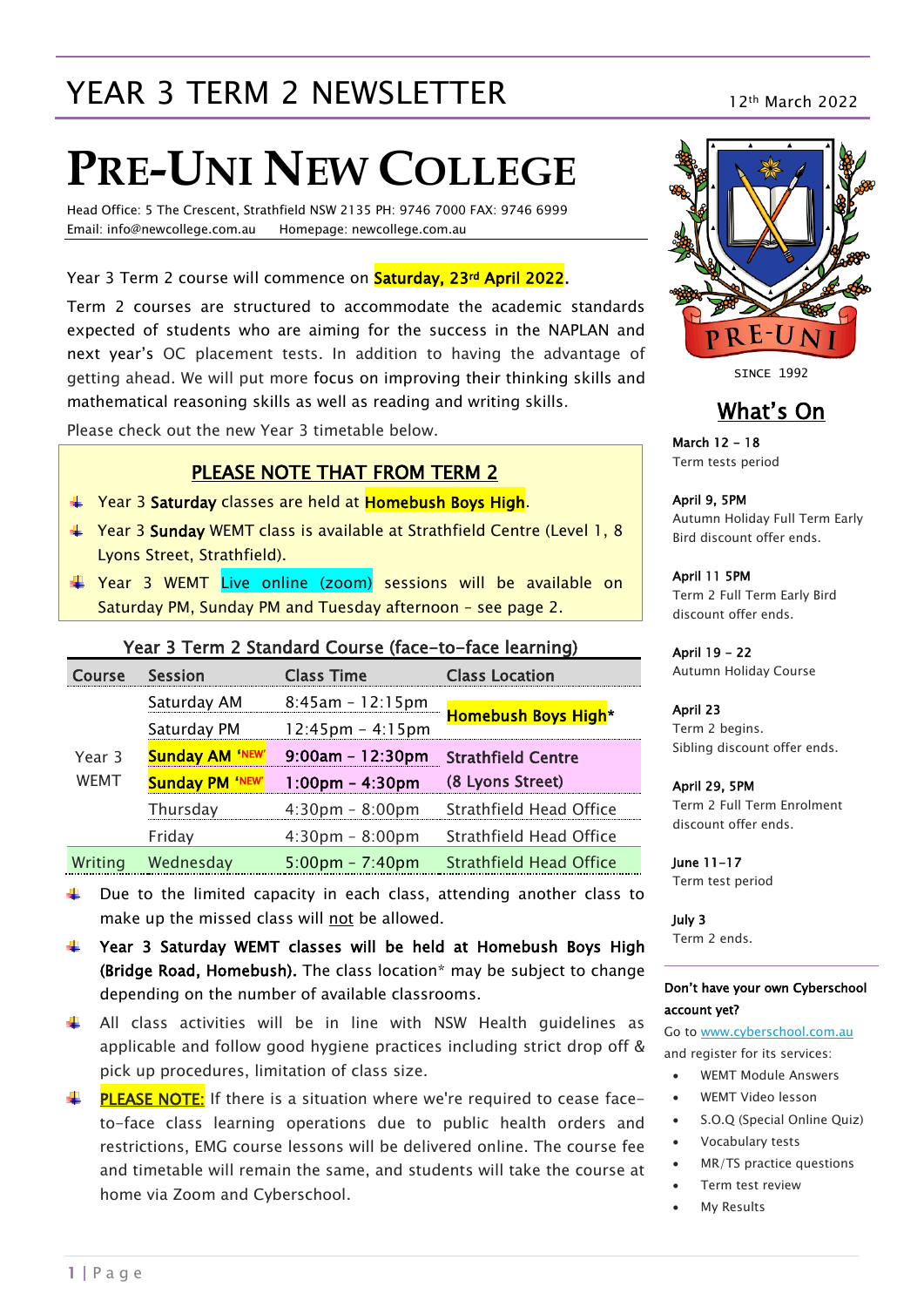## YEAR 3 TERM 2 NEWSLETTER

## Year 3 WEMT Course

To align and accommodate the changes in the new OC placement test formats, Year 3 WEMT course is introducing the new modules with its updated curriculum. It requires a significant commitment of weekly module work that includes a new thinking skills component to help students build a solid foundation for their OC placement test next year.

The writing module teaches students the most efficient ways in organising writing structure with a focus on developing critical thinking and reasoning skills. English lesson will focus on reading skills and practising reading comprehension and multiple-choice questions. Mathematics lessons are essential for students to thoroughly understand mathematical theories, principles and formulas to solve problems. Thinking skills lesson covers a variety of practical, challenging and mind-stimulating questions in problem solving and critical thinking skills.

The course is delivered in three different ways:

- 1. Standard WEMT in a normal face-to-face class learning or
- 2. Standard WEMT live online lesson on Sat PM, Sun PM or Tue PM via zoom in their home or
- 3. Cyber WEMT using the Cyberschool video lessons in their home

#### Year 3 Term 2 WEMT Course - Timetable & Class Location

| <b>WEMT Session</b>      | <b>Class Time</b>                  | <b>Lesson format</b> | <b>Class Location</b>            |
|--------------------------|------------------------------------|----------------------|----------------------------------|
| Saturday AM              | $8:45am - 12:15pm$                 | face-to-face         | Homebush Boys High School*       |
| Saturday PM              | $12:45 \text{pm} - 4:15 \text{pm}$ | face-to-face         | Homebush Boys High School*       |
| Saturday PM Online 'NEW' | $12:45 \text{pm} - 4:15 \text{pm}$ | Zoom                 | Live online lesson               |
| Sunday AM 'NEW'          | $9:00am - 12:30pm$                 | face-to-face         | Strathfield Centre (8 Lyons St.) |
| Sunday PM 'NEW'          | $1:00 \text{pm} - 4:30 \text{pm}$  | face-to-face         | Strathfield Centre (8 Lyons St.) |
| Sunday PM Online 'NEW'   | $1:00 \text{pm} - 4:30 \text{pm}$  | <b>Zoom</b>          | Live online lesson               |
| Tuesday Online 'NEW'     | $4:30 \text{pm} - 8:00 \text{pm}$  | <b>Zoom</b>          | Live online lesson               |
| Thursday                 | $4:30 \text{pm} - 8:00 \text{pm}$  | face-to-face         | Strathfield Head Office          |
| Friday                   | $4:30 \text{pm} - 8:00 \text{pm}$  | face-to-face         | Strathfield Head Office          |

#### Year 3 Term 2 WEMT Course - Fee Schedule

| <b>Course Name</b>                                                            | <b>Session</b> | <b>Starting</b><br><b>Date</b>                                  | <b>Tuition Fee</b><br>per week | No. of<br>weeks | <b>Material</b><br><b>Fee</b> | <b>Total</b> | <b>Full Term Early Bird</b><br>Special Offer*<br>$(by 11-Apr-22)$ | <b>Full Term</b><br><b>Enrolment Offer**</b><br>(by 29-Apr-22) |
|-------------------------------------------------------------------------------|----------------|-----------------------------------------------------------------|--------------------------------|-----------------|-------------------------------|--------------|-------------------------------------------------------------------|----------------------------------------------------------------|
| Year 3<br>Standard<br><b>WEMT</b><br>(face-to-face)<br>& live zoom<br>lesson) | Saturday       | 23-April                                                        | \$60                           | 11              | \$75                          | \$735        | \$675                                                             | \$705                                                          |
|                                                                               | Sunday         | 24-April                                                        | \$60                           | 11              | \$75                          | \$735        | \$675                                                             | \$705                                                          |
|                                                                               | Tuesday        | 26-April                                                        | \$60                           | 10              | \$75                          | \$675        | \$615                                                             | \$645                                                          |
|                                                                               | Thursday       | 28-April                                                        | \$60                           | 10              | \$75                          | \$675        | \$615                                                             | \$645                                                          |
|                                                                               | Friday         | 29-April                                                        | \$60                           | 10              | \$75                          | \$675        | \$615                                                             | \$645                                                          |
| <b>Cyber WEMT</b>                                                             | <b>Online</b>  | \$520 for 11 modules including material fee (No discount offer) |                                |                 |                               |              |                                                                   |                                                                |

Early Bird Discount Offer\* prices are valid for full term advance payments by 5pm, 11th April 2022.

Full Term Enrolment Offer\*\* prices are valid for full term advance payments by 8pm, 29th April 2022.

Additional 1.02% surcharge will apply to all credit card payments. We only accept VISA and Master Card.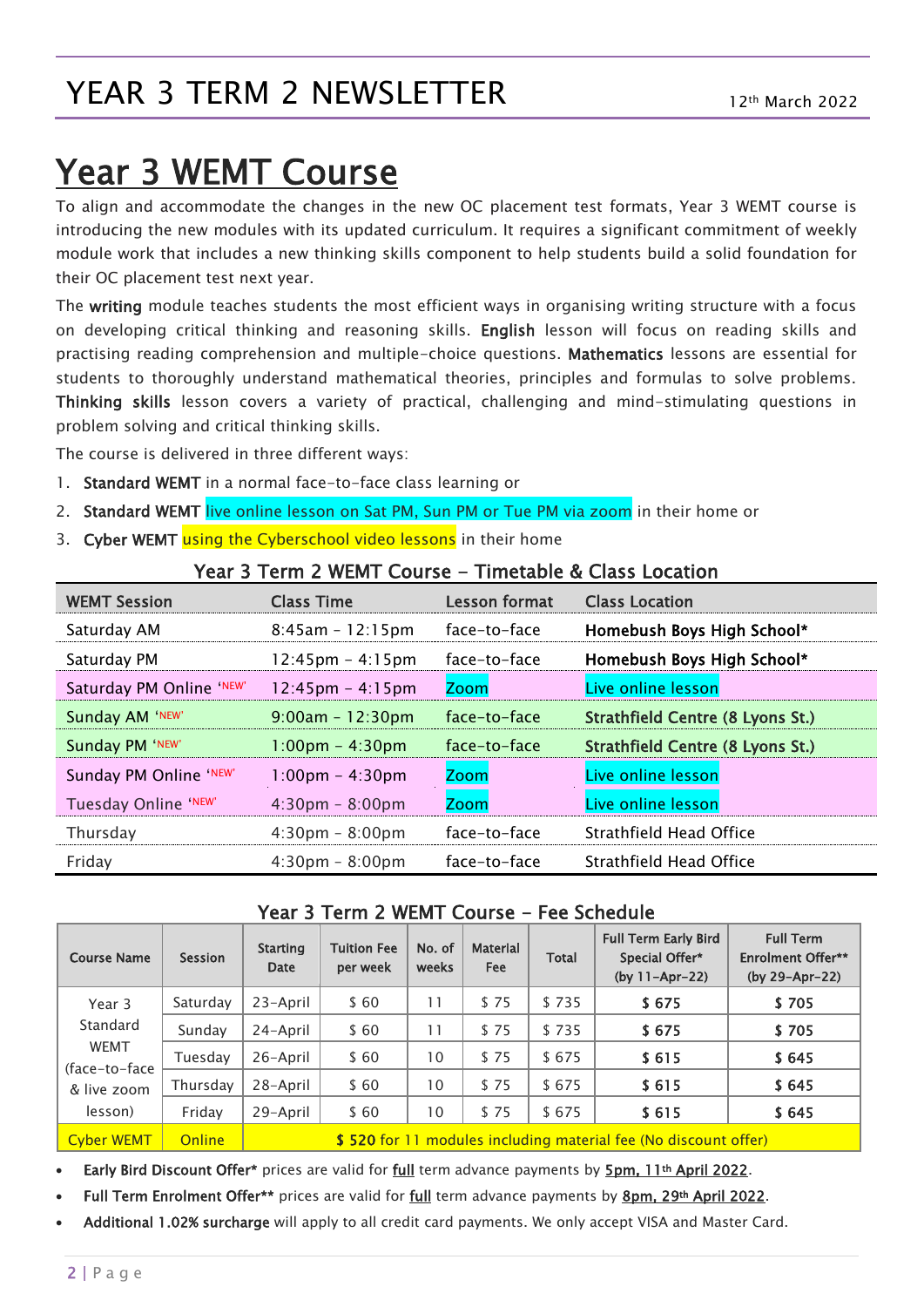# Guide to Cyberschool Services

Cyberschool is a special e-learning website hosted by Pre-Uni New College. It provides the extensive educational services to help students revise their entire work during the course period. Please utilise all available services it provides and maximise the learning outcome. Services vary depending on the course and each service is open for the specific period.

#### Module Answers

Each week's WEMT module answers are uploaded on Saturday and available until the last day of the next school holiday. You can find them under 'Material' menu at the top navigation bar. Please use the module answers after you made the first attempt to finish your homework module questions.

#### Video Lessons

Every question in the main WEMT textbook is explained audibly in the video lessons. Click 'Video Lesson' menu at the top navigation bar and watch the lessons to review recent modules and reinforce concepts. Please note that each video lesson is available for the next three (3) weeks after it is uploaded on Saturday.

## S.O.Q

The S.O.Q (Special Online Quiz) is a series of quiz to measure students' understanding of the module topics taught. You can find the S.O.Q under 'My Test' menu at the top navigation bar. Four (4) quizzes open in Week 2, 4, 6 and 8 of the term. Each subject contains 10 questions, so it shouldn't take too much time. If you feel confident about the module contents, it's a good idea to impose a time limit (1 minute per question) when completing the quizzes.

## Vocabulary Test

Cyberschool is offering the weekly vocabulary tests during the term. To take the test, click 'My Test' menu at the navigation bar and go to 'Online Test' page. Building a strong vocabulary is critical as it improves all areas of communication. Students with high vocabulary skills tend to have high comprehension scores in English and thinking skills tests.

### Maths & Thinking Skills Homework

Years 3-5 WEMT students can access the mathematical reasoning and thinking skills homework questions on a weekly basis. You can find them from 'Online Test' menu under 'My Test' in the navigation bar. Building a strong foundation in these skills is vital as it leads them to succeed in future selection tests - OC and selective high school placement tests. Please complete all available practice questions by the end of the term.